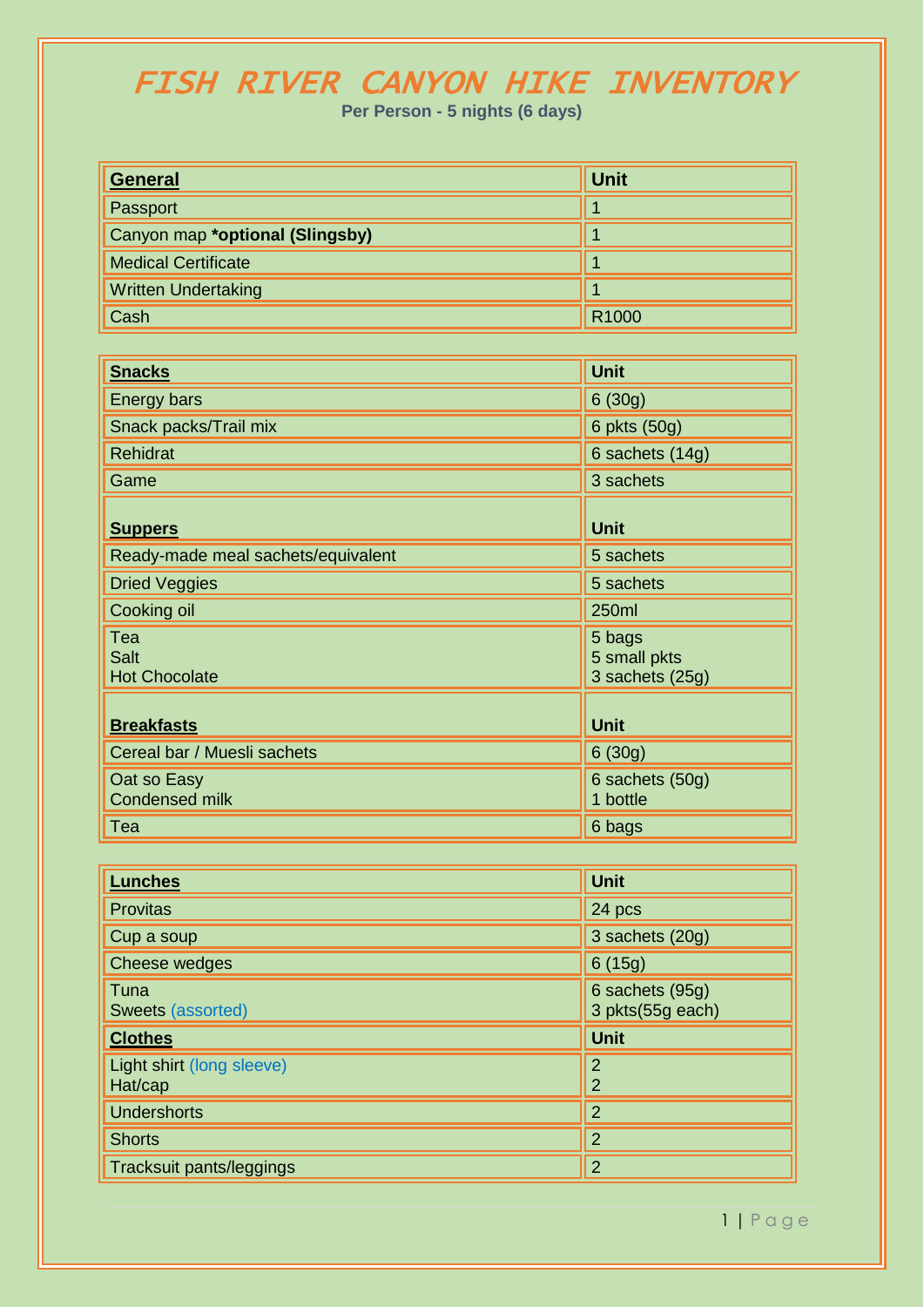| Hiking shoes (must be well worn in)                    | 1 pair                     |
|--------------------------------------------------------|----------------------------|
| <b>Sunglasses</b><br>Rockies (night & water crossings) | 1 pair<br>1 pair           |
| Socks (hiking)                                         | 3 pairs                    |
| Polar fleece top (thin)                                | 1                          |
| <b>Buff</b>                                            |                            |
| <b>Beanie</b>                                          | 1                          |
|                                                        |                            |
| <b>Camping Equipment</b>                               |                            |
| Sleeping bag                                           | 1 (1.5kg)                  |
| Towel (hiking)<br><b>Bungee cords</b>                  | 1 (290g)<br>$\overline{2}$ |
| Groundsheet                                            |                            |
| <b>Matches</b>                                         | 1 box                      |
| Rucksack covers (built in)                             | 1                          |
| <b>LED Torch</b><br>Head torch (+spare batteries)      | 1<br>1                     |
| <b>Water bottle</b>                                    | 2 (750ml)                  |
| <b>Backpack</b><br>Mozzie repellent (Tabard)           | 1 (1.5kg)<br>1             |
| Rope 3m                                                | 1                          |
|                                                        |                            |
| <b>Cooking</b>                                         |                            |
| <b>Gas cooker</b>                                      | 1                          |
| Gas cylinder (410 g)                                   | $\overline{2}$             |
| Pot set (aluminium lightest)                           | 1 pot                      |
| Knife (sharp)                                          | 1                          |
| <b>Spork</b>                                           |                            |
| Teaspoon (plastic)                                     | 1                          |
| Collapsible bowl                                       |                            |
| Cup                                                    |                            |
|                                                        |                            |
| <b>Cleaning</b>                                        |                            |
| Dish cloth                                             |                            |
|                                                        | 1                          |
| Basin *optional                                        | 1                          |
| Sponge                                                 |                            |
| Dish washing liquid (biodegradable)                    | <b>200ml</b>               |
|                                                        |                            |
| Toiletries:                                            |                            |
| <b>Toilet roll</b>                                     | 1 (133g)                   |
| Shampoo (biodegradable)                                | 1                          |

2 | P a g e